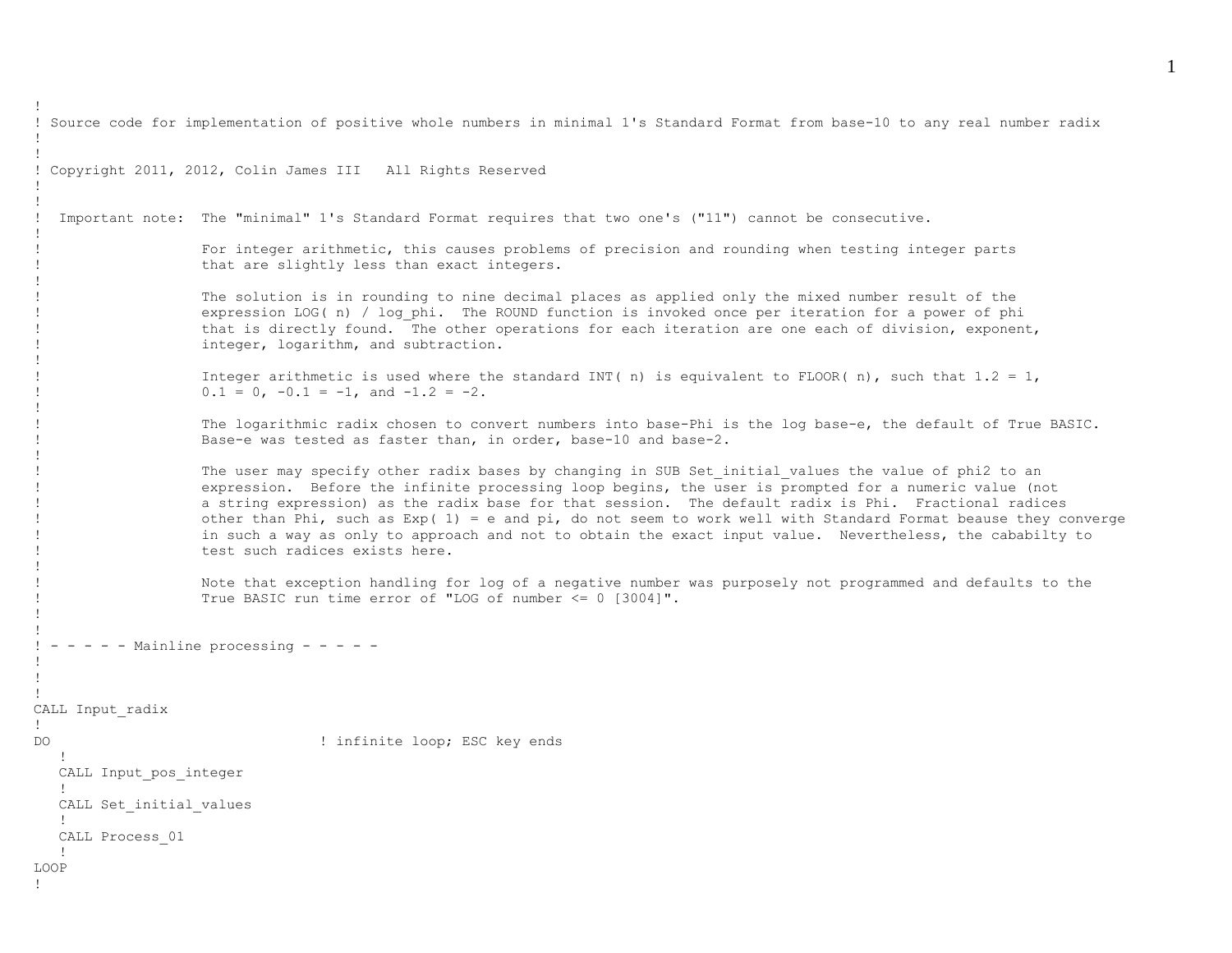```
!
 - - - - - Subroutines below - - - -
!
!
SUB Input radix
    !
   LET radix = 0LET radix$ = " !
    PRINT
   PRINT TAB( 5); "To stop his program, just close the window."
    PRINT
    PRINT
   PRINT TAB( 5); "To specify an integer radix other than the default of Phi, press ""Y"" or ""y"", otherwise press any key: ";
    !
    GET KEY radix_response
    PRINT
    !
   LET radix$ = LCase$( Chr$( radix response))
    !
   IF radix\hat{S} = "y" THEN
       !
       PRINT
      PRINT TAB(5);
       INPUT PROMPT "Please input a positive integer number radix: ": radix
       !
    END IF
    !
END SUB \qquad \qquad ! Input radix
!
!
SUB Input_pos_integer
    !
   LET n = 0 !
    PRINT
   PRINT TAB(5);
    INPUT PROMPT "Please input a positive integer: ": n
    PRINT
    !
END SUB \qquad \qquad ! Input pos integer
!
!
SUB Set initial values
    !
   ! LET n = 12 \vert b ( \vert -4; 5-6; 7, 8, 11; 12, 17; 18, ; 28, 29; 30; 65 ! not ok: 0,
    !
   LET inp num2 = nLET mxd num2 = inp num2
```
!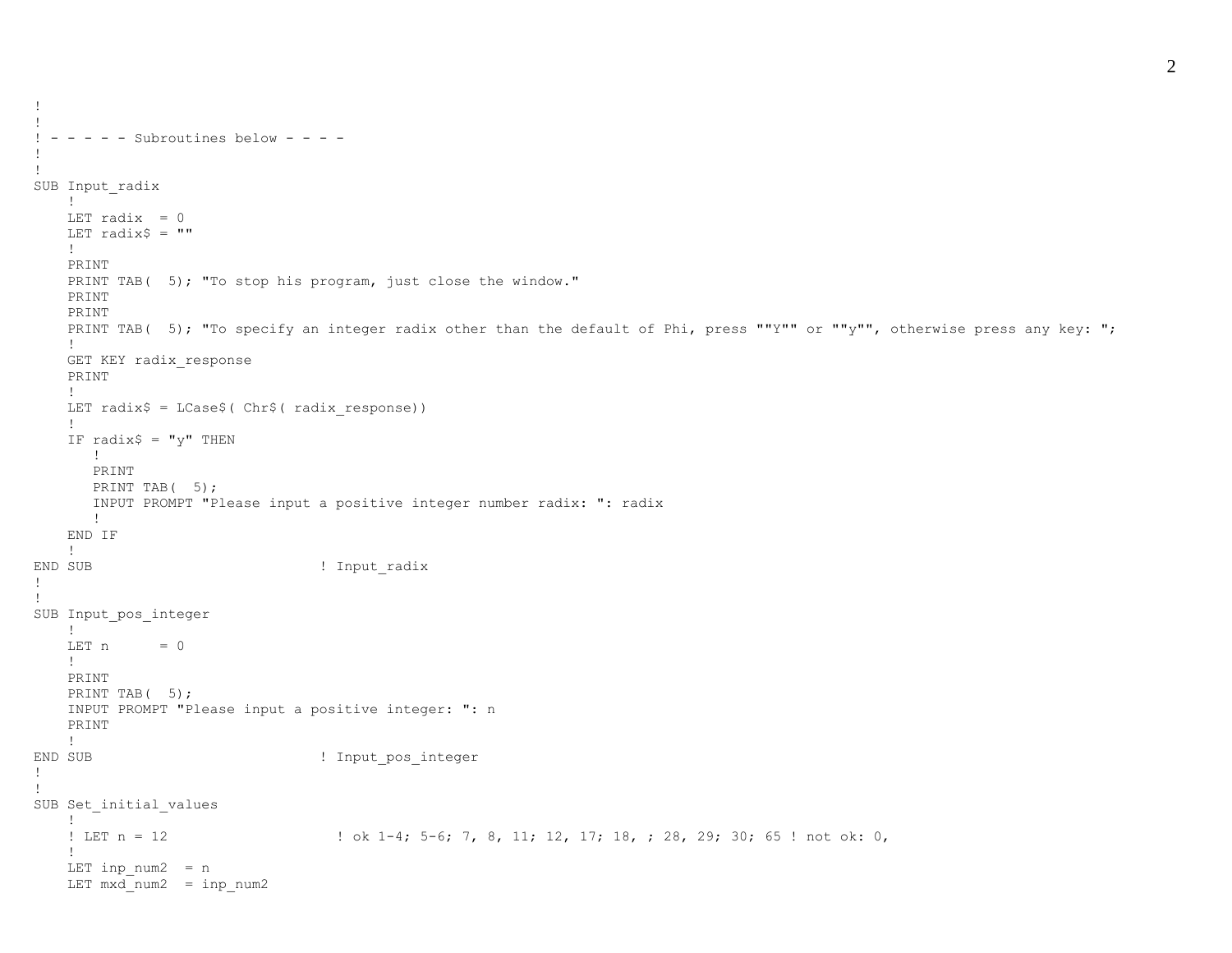```
 !
   IF \text{radix} = 0 \text{ THEN}11
      LET phi2 = ( ( 5 \land 0.5) + 1) / 2 ! <=== For any radix expression as the default, change the value of phi2 here.
      11
   \begin{array}{ccc} \text{ELSE} & \text{if } \text{radix} \leq 0 \\ \end{array} !
      LET phi2 = radix !
    END IF
    !
   LET log phi2 = log(phi2)LET max log2 = log(mxdnum2) / logphi !
   LET max pwr2 = INT(max \log2)LET max pos2 = max pwr2 + 1 ! to accommodate the zero exponent place for phi
   LET bin len2 = max pos2 * 2
   LET phi\overline{2}$ = REPEAT$( "0", bin len2)
   LET phi2 dec = ""
   LET phi2 end$ = " "LET min pwr2 = (-1) * (max pwr2 + 1) ! The range of powers is +(max pwr2),..., +2, +1, 0, -1, -2,..., -(max pwr2 + 1)
    !
   ! CALL Print setup variables
    !
    ! CALL Get_key_z
    !
END SUB ! Set_initial_values
SUB Process_01
    !
   LET phi sum2 = 0 !
   DO WHILE ( phi sum2 < n)
       !
      LET cur inp num = inp num2LET \text{mxd} num2 = inp_num2 \text{ } ! inp_num2 from previous run new calculation
      LET log pwr2 = log(mxd num2) / log phi2 ! change 02.1
1000 - 1000 - 11
      LET phi_log_pwr2 = INT( ROUND( log( mxd_num2) / log_phi2, 9)) | testing all FLOOR, especially when negative
      LET phi pwr2 = phi2 \land phi log pwr2LET exp_pos2 = max_pos2 - phi_log_pwr2 ! pwr { 7, 6,..., 1, 0, -1, \ldots, -7, -8} maps to pos { 1, 2,..., 7, 8, 9,..., 15, 16}
       !
      LET inp_num2 = mxd_num2 - phi_pwr2 ! new inp_num2 calculation for next run
      LET nxt inp num2 = inp num2LET phi2$[ exp pos2: exp pos2] = "1" ! Set phi power bit on "1"
      LET phi sum2 = phi_sum2 + phi_pwr2 ! ! "+ ( phi2 ^ phi_log_pwr2)" == "phi_pwr2"
       !
       ! CALL Print_step_progress
       !
```
! !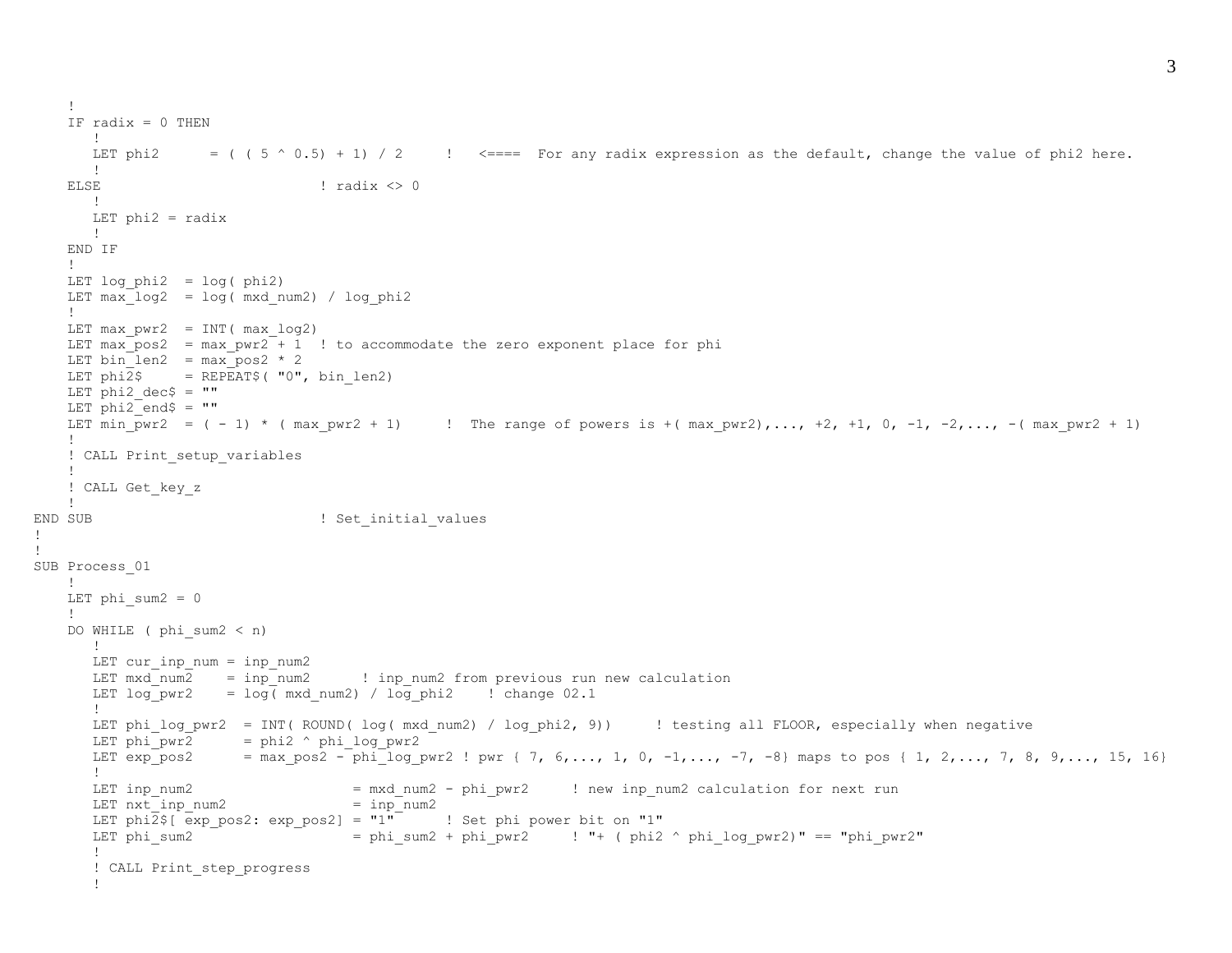```
 ! CALL Get_key_z ! Manually step through the loop
       !
    LOOP
    !
   LET phi2$ = phi2$[ 1: max pos2] & "." & phi2$[ max pos2 + 1: bin len2] ! Set decimal point for minimal "1" standard form
   LET phi2 dec$ = phi2$
   LET phi2 end$ = phi2 dec$
   LET bin len2 = LEN( phi2 dec$)
    !
   DO WHILE phi2 dec$[ bin len2: bin len2] = "0" ! Strip out trailing digit if "0"
      !
      LET phi2 end$ = phi2 dec$[ 1: bin len2 - 1]
     LET bin len2 = bin len2 - 1 \phantom{1} ! decrements the string length until non "0" is encountered
       !
    LOOP
    !
   CALL Print final result
    !
    ! CALL Get_key_z
    !
END SUB \qquad \qquad Process 01
!
!
SUB Print setup variables
    !
    PRINT
   PRINT TAB( 5); "Setup variables here:"
    PRINT
   PRINT "inp_num2 "; inp_num2
   PRINT "mxd_num2 "; mxd_num2
   PRINT "phi2 "; phi2
   PRINT "log phi2 "; log phi2
   PRINT "max log2 "; max log2
   PRINT "max pos2 "; max pos2
   PRINT "max_pwr2 "; max_pwr2
   PRINT "min_pwr2 "; min_pwr2
   PRINT "bin_len2 "; bin_len2
   PRINT "phi\overline{2}$ "; phi2$; " len2"; LEN( phi2$)
    PRINT
   PRINT TAB( 5); "Step wise processing below: "
    !
END SUB | Print setup variables
!
SUB Print_step_progress
    !
    PRINT
   PRINT TAB( 0); "cur_inp_num2 "; cur_inp_num2; TAB( 25); "mxd_num2 "; mxd_num2; TAB( 50); "log_pwr2 "; log_pwr2
    PRINT TAB( 0); "phi_log_pwr2 "; phi_log_pwr2; TAB( 25); "phi_pwr2 "; phi_pwr2
   PRINT TAB( 0); "exp pos2 "; exp pos2; TAB( 50)
```
!